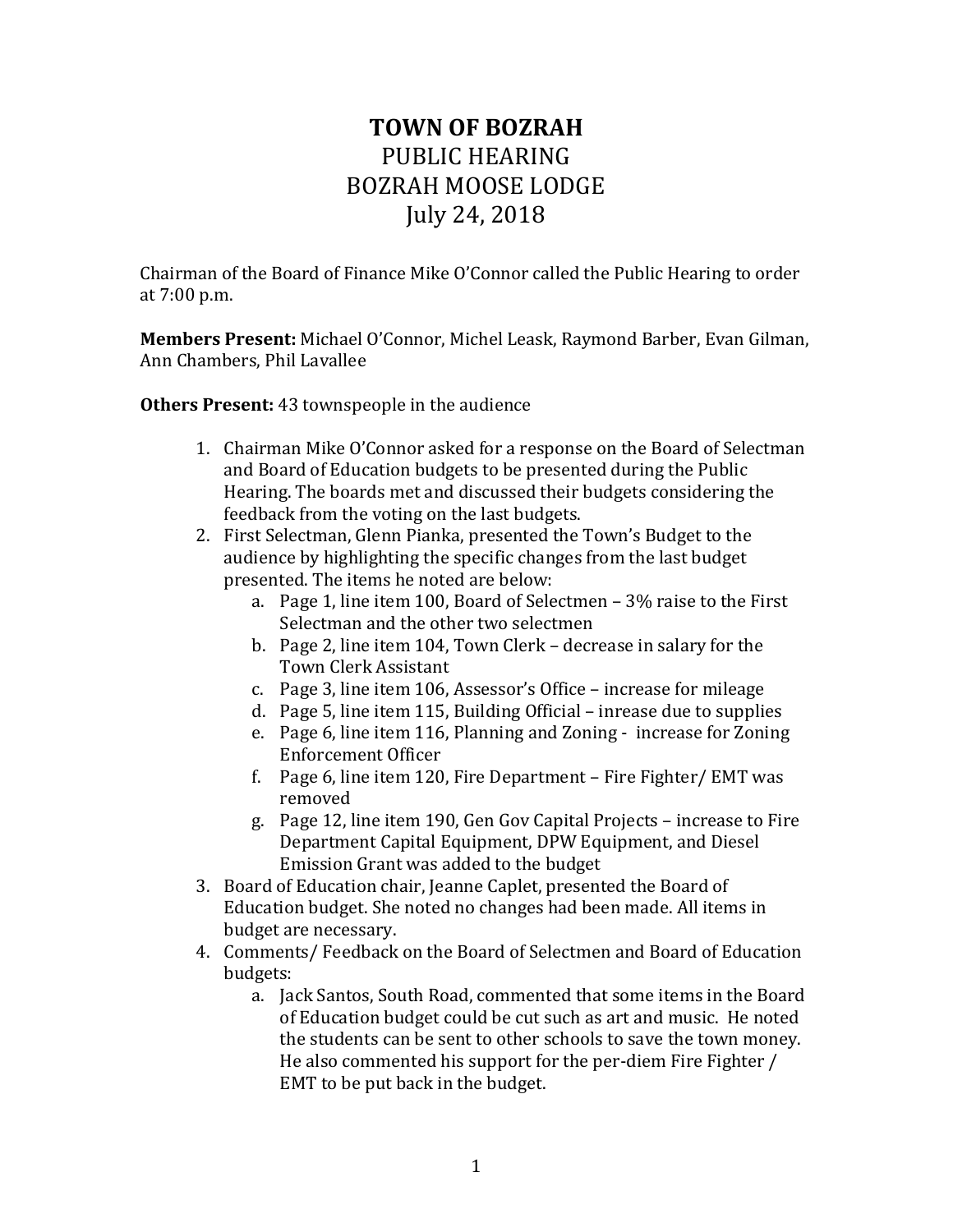- b. Lynne Skinner, Town Clerk, Fitchville Road, commented she opposes the cut of salary and hours of the Town Clerk Assistant. She presented the Board of Finance with letters from Town Clerks from other towns. Lynne Skinner noted that she relies on her assistant to help keep up with the duties of Town Clerk.
- c. Maureen Clifford, Bozrah Street, commented she opposes the cut of hours to the Town Clerk Assistant.
- d. Bill Ballinger, Lake Road, commented he opposes the cut of the per-diem Fire Fighter/ EMT and would like it out back in the budget. He noted the only way to guarantee coverage during the day is to have paid fire fighter. He noted 20% of calls are fire calls and it is not just an EMS issue.
- e. Jake Carson, Caroline Road, commented he opposes the cut of the per-diem Fire Fighter / EMT. He noted the department should not rely exclusively on mutual aid.
- f. Jeremy Tarasevich, Fitchville Road, commented he opposes the cut of the per-diem Fire Figher / EMT.
- g. Herb Zickwolf, Lake Road, commented that mutual aid is called often due to the lack of volunteers. He noted with the senior living facility being built they will need paid per-diem Fire Fighters / EMTs. He noted that they could write out the contract for the perdiem Fire Fighter / EMT could be written differently so that members of the department could be paid during the day and then volunteer at night.
- h. Glenn Pianka, Fitchville Road, commented on the decrease of hours for the Town Clerk Assistant. The Town Clerk Assistant for the 14/15 budget had \$1,200, 15/16 \$1,700 with an added \$2,500 to cover a 6 week absence for surgery, 16/17 \$5,800, 17/18 \$5,225 for 1 day a week and 2 weeks vacation and this years budget 18/19 \$2,900 for two days a month and 2 weeks vacation.
- i. Bruce Neil, Gifford Lane, noted he supports putting the per-diem Fire Fighter / EMT back in the budget.
- j. Shirley Moth, Assistant to the Town Clerk, commented on the work in the Town Clerk's office. She noted two days a month was not enough.
- k. Andy Skinner, Fitchville Road, commented that two days a week for the Town Clerk Assistant was not enough.
- l. Fred Potter, Gager Road, commented that the fire department should look at other options for daytime coverage. He noted it is mostly an EMS issue and can be temporarily fixed tomorrow with hiring American Ambulance.
- m. Linda Adelman, Bozrah Street, commented that the safety committee that is being put together should see data of ambulance calls, fire calls and number of responses.
- n. John Wade, Browning Road, commented that he supports the paid per-diem Fire Fighter / EMT. He noted the many buildings in